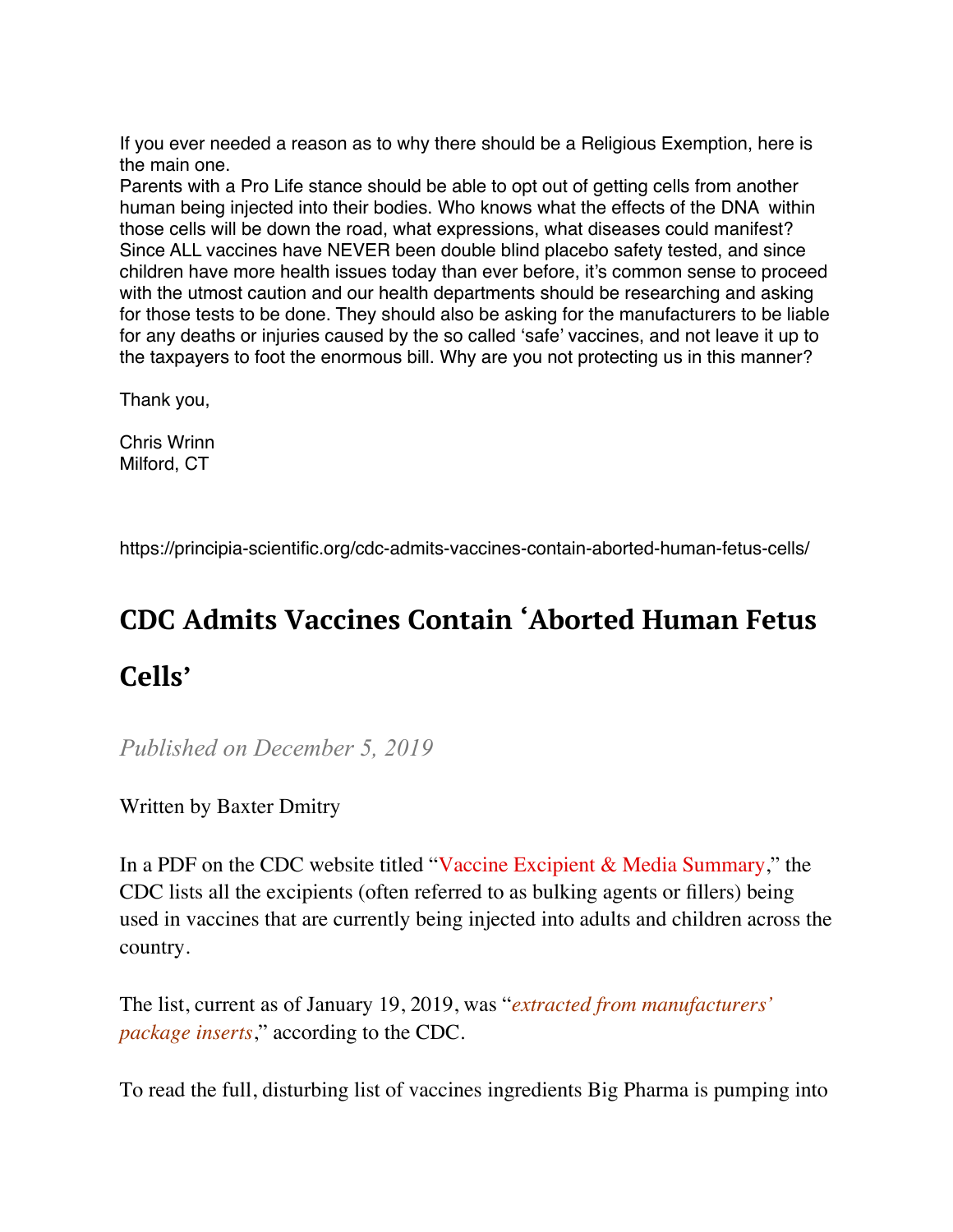bodies, including "*chick embryo cell culture*" and "*formaldehyde"*, click through to the CDC website [here.](https://www.cdc.gov/vaccines/pubs/pinkbook/downloads/appendices/B/excipient-table-2.pdf)

*Natural News* [reports](http://www.naturalnews.com/2017-03-06-cdc-document-bombshell-reveals-list-of-all-vaccine-excipients-including-african-green-monkey-kidney-cells-and-fibroblast-cells-from-aborted-human-fetuses-see-the-complete-list.html): The WI-38 cell line is widely known to be "*derived from lung tissue of an aborted white (caucasian) female fetus*," as even the pro-vaccine Wikipedia website admits. As the [Coriell Institute for Medical Research](https://www.coriell.org/) explains about the [MRC-5](http://ethicalresearch.net/positions/the-ethics-of-the-walvax-2-cell-strain/) cell line / WI-38:

*The [MRC-5](https://www.coriell.org/0/Sections/Search/Sample_Detail.aspx?Ref=AG05965-C&PgId=166) cell line was developed in September 1966 from lung tissue taken from a 14 week fetus aborted for psychiatric reason from a 27 year old physically healthy woman. The cell morphology is fibroblast-like. The karyotype is 46,XY; normal diploid male. Cumulative population doublings to senescence is 42-48. G6PD isoenzyme is type B.*

The human fetal tissue cells have become such an issue of outrage that even the Vatican has issued a statement concerning their use, in which they address, "*vaccines containing live viruses which have been prepared from human cell lines of fetal origin, using tissues from aborted human fetuses as a source of such cells*."

You can find the Vatican's response [at this link,](https://www.scribd.com/document/4095777/Vatican-response-to-vaccines) in which they discuss the moral and ethical issues of "*The principle of licit cooperation in evil.*"

Below, you'll find the complete list published by the CDC, de-duplicated and sorted alphabetically. Notice that these ingredients include toxic metals (aluminum salts), bizarre animal cells from humans, monkeys, cows, pigs and chickens, ingredients derived from GMOs, the radioactive element barium, artificial coloring chemicals, excitotoxins such as glutamate, chemical cleansing agents (Triton X-100), dangerous bacterial strains (E.coli), toxic chemicals such as glutaraldehyde, thimerosal (mercury) and much more.

No one can refute any of this because it's admitted by the CDC itself.

Here's what happens to some children when they're injected with vaccines containing these toxins: